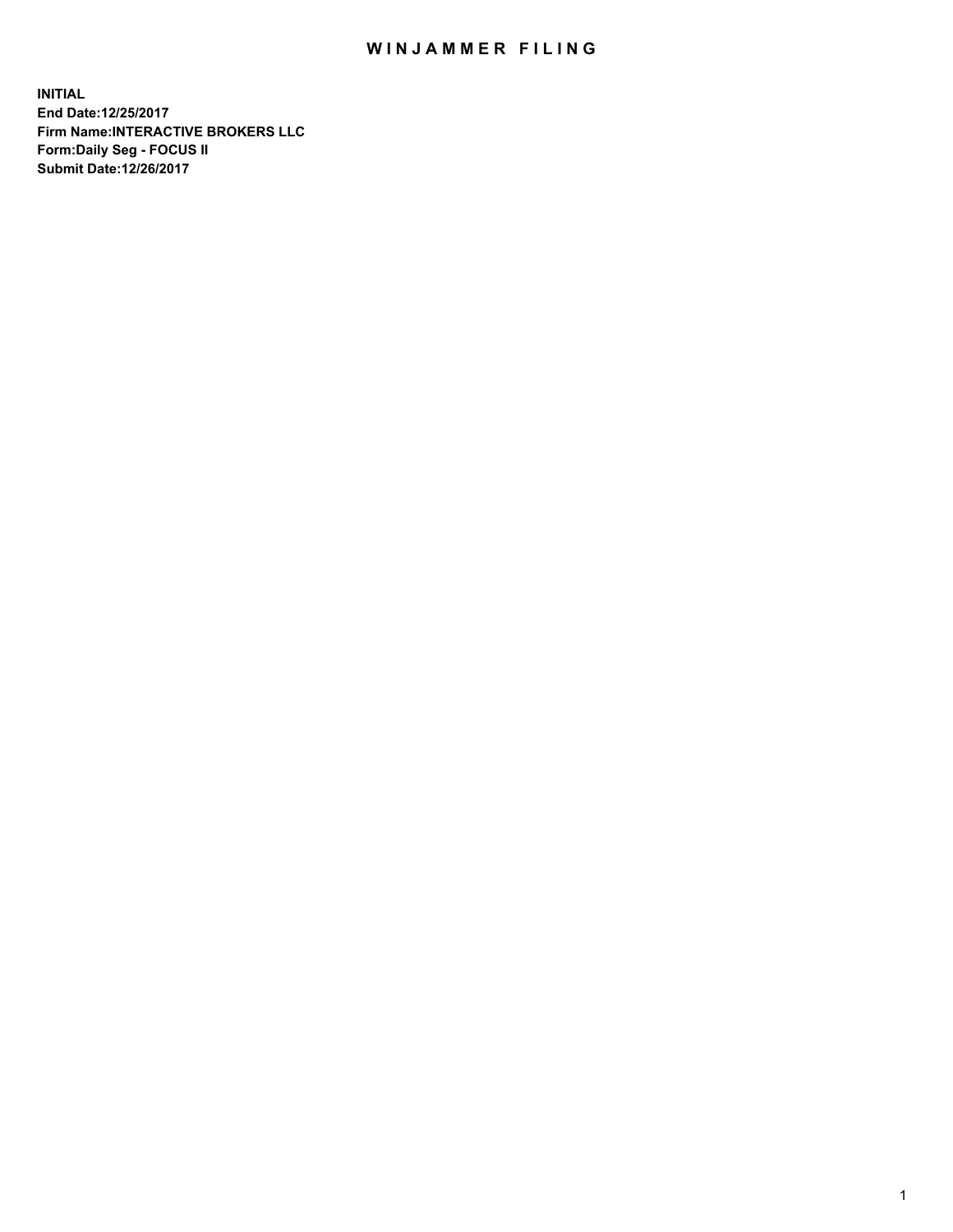## **INITIAL End Date:12/25/2017 Firm Name:INTERACTIVE BROKERS LLC Form:Daily Seg - FOCUS II Submit Date:12/26/2017 Daily Segregation - Cover Page**

| Name of Company<br><b>Contact Name</b><br><b>Contact Phone Number</b><br><b>Contact Email Address</b>                                                                                                                                                                                                                          | <b>INTERACTIVE BROKERS LLC</b><br><b>James Menicucci</b><br>203-618-8085<br>jmenicucci@interactivebrokers.c<br>om |
|--------------------------------------------------------------------------------------------------------------------------------------------------------------------------------------------------------------------------------------------------------------------------------------------------------------------------------|-------------------------------------------------------------------------------------------------------------------|
| FCM's Customer Segregated Funds Residual Interest Target (choose one):<br>a. Minimum dollar amount: ; or<br>b. Minimum percentage of customer segregated funds required:% ; or<br>c. Dollar amount range between: and; or<br>d. Percentage range of customer segregated funds required between:% and%.                         | $\overline{\mathbf{0}}$<br>0<br><u>155,000,000 245,000,000</u><br><u>00</u>                                       |
| FCM's Customer Secured Amount Funds Residual Interest Target (choose one):<br>a. Minimum dollar amount: ; or<br>b. Minimum percentage of customer secured funds required:%; or<br>c. Dollar amount range between: and; or<br>d. Percentage range of customer secured funds required between:% and%.                            | $\overline{\mathbf{0}}$<br>$\overline{\mathbf{0}}$<br>80,000,000 120,000,000<br>00                                |
| FCM's Cleared Swaps Customer Collateral Residual Interest Target (choose one):<br>a. Minimum dollar amount: ; or<br>b. Minimum percentage of cleared swaps customer collateral required:% ; or<br>c. Dollar amount range between: and; or<br>d. Percentage range of cleared swaps customer collateral required between:% and%. | $\underline{\mathbf{0}}$<br>$\underline{\mathbf{0}}$<br>0 <sub>0</sub><br>0 <sub>0</sub>                          |

Attach supporting documents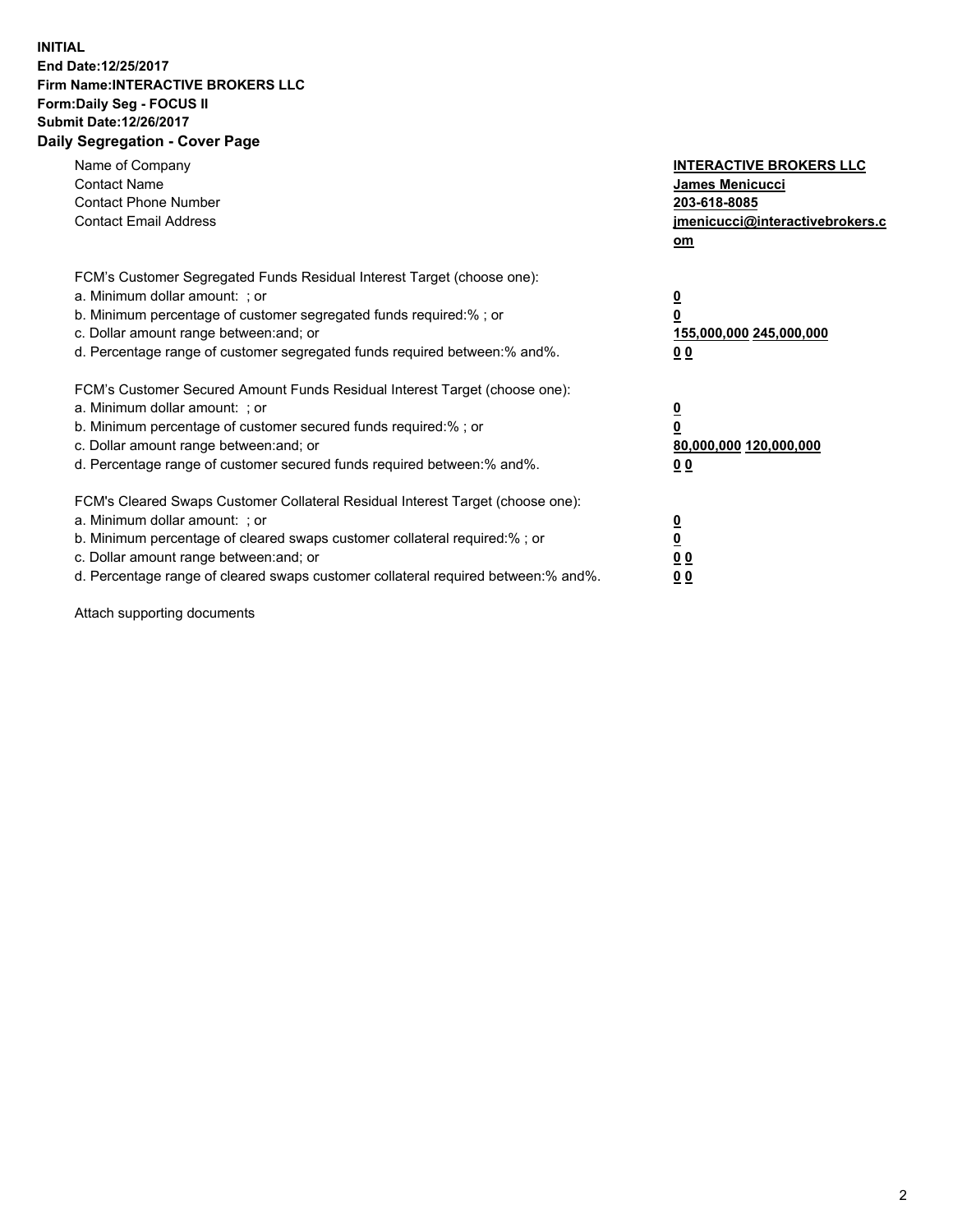## **INITIAL End Date:12/25/2017 Firm Name:INTERACTIVE BROKERS LLC Form:Daily Seg - FOCUS II Submit Date:12/26/2017**

|     | <b>Daily Segregation - Secured Amounts</b>                                                  |                                   |  |  |  |  |
|-----|---------------------------------------------------------------------------------------------|-----------------------------------|--|--|--|--|
|     | Foreign Futures and Foreign Options Secured Amounts                                         |                                   |  |  |  |  |
|     | Amount required to be set aside pursuant to law, rule or regulation of a foreign            | $0$ [7305]                        |  |  |  |  |
|     | government or a rule of a self-regulatory organization authorized thereunder                |                                   |  |  |  |  |
| 1.  | Net ledger balance - Foreign Futures and Foreign Option Trading - All Customers             |                                   |  |  |  |  |
|     | A. Cash                                                                                     | 473,253,673 [7315]                |  |  |  |  |
|     | B. Securities (at market)                                                                   | $0$ [7317]                        |  |  |  |  |
| 2.  | Net unrealized profit (loss) in open futures contracts traded on a foreign board of trade   | 5,706,752 [7325]                  |  |  |  |  |
| 3.  | Exchange traded options                                                                     |                                   |  |  |  |  |
|     | a. Market value of open option contracts purchased on a foreign board of trade              | 11,262 [7335]                     |  |  |  |  |
|     | b. Market value of open contracts granted (sold) on a foreign board of trade                | -52,265 [7337]                    |  |  |  |  |
| 4.  | Net equity (deficit) (add lines 1.2. and 3.)                                                | 478,919,422 [7345]                |  |  |  |  |
| 5.  | Account liquidating to a deficit and account with a debit balances - gross amount           | 2,427 [7351]                      |  |  |  |  |
|     | Less: amount offset by customer owned securities                                            | 0 [7352] 2,427 [7354]             |  |  |  |  |
| 6.  | Amount required to be set aside as the secured amount - Net Liquidating Equity              | 478,921,849 [7355]                |  |  |  |  |
|     | Method (add lines 4 and 5)                                                                  |                                   |  |  |  |  |
| 7.  | Greater of amount required to be set aside pursuant to foreign jurisdiction (above) or line | 478,921,849 [7360]                |  |  |  |  |
|     | 6.                                                                                          |                                   |  |  |  |  |
|     | FUNDS DEPOSITED IN SEPARATE REGULATION 30.7 ACCOUNTS                                        |                                   |  |  |  |  |
| 1.  | Cash in banks                                                                               |                                   |  |  |  |  |
|     | A. Banks located in the United States                                                       | 31,374,359 [7500]                 |  |  |  |  |
|     | B. Other banks qualified under Regulation 30.7                                              | 0 [7520] 31,374,359 [7530]        |  |  |  |  |
| 2.  | Securities                                                                                  |                                   |  |  |  |  |
|     | A. In safekeeping with banks located in the United States                                   | 439,383,180 [7540]                |  |  |  |  |
|     | B. In safekeeping with other banks qualified under Regulation 30.7                          | 0 [7560] 439,383,180 [7570]       |  |  |  |  |
| 3.  | Equities with registered futures commission merchants                                       |                                   |  |  |  |  |
|     | A. Cash                                                                                     | $0$ [7580]                        |  |  |  |  |
|     | <b>B.</b> Securities                                                                        | $0$ [7590]                        |  |  |  |  |
|     | C. Unrealized gain (loss) on open futures contracts                                         | $0$ [7600]                        |  |  |  |  |
|     | D. Value of long option contracts                                                           | $0$ [7610]                        |  |  |  |  |
|     | E. Value of short option contracts                                                          | 0 [7615] 0 [7620]                 |  |  |  |  |
| 4.  | Amounts held by clearing organizations of foreign boards of trade                           |                                   |  |  |  |  |
|     | A. Cash                                                                                     | $0$ [7640]                        |  |  |  |  |
|     | <b>B.</b> Securities                                                                        | $0$ [7650]                        |  |  |  |  |
|     | C. Amount due to (from) clearing organization - daily variation                             | $0$ [7660]                        |  |  |  |  |
|     | D. Value of long option contracts                                                           | $0$ [7670]                        |  |  |  |  |
|     | E. Value of short option contracts                                                          | 0 [7675] 0 [7680]                 |  |  |  |  |
| 5.  | Amounts held by members of foreign boards of trade                                          |                                   |  |  |  |  |
|     | A. Cash                                                                                     | 124,875,854 [7700]                |  |  |  |  |
|     | <b>B.</b> Securities                                                                        | $0$ [7710]                        |  |  |  |  |
|     | C. Unrealized gain (loss) on open futures contracts                                         | 5,759,998 [7720]                  |  |  |  |  |
|     | D. Value of long option contracts                                                           | 11,262 [7730]                     |  |  |  |  |
|     | E. Value of short option contracts                                                          | -52,265 [7735] 130,594,849 [7740] |  |  |  |  |
| 6.  | Amounts with other depositories designated by a foreign board of trade                      | $0$ [7760]                        |  |  |  |  |
| 7.  | Segregated funds on hand                                                                    | $0$ [7765]                        |  |  |  |  |
| 8.  | Total funds in separate section 30.7 accounts                                               | 601,352,388 [7770]                |  |  |  |  |
| 9.  | Excess (deficiency) Set Aside for Secured Amount (subtract line 7 Secured Statement         | 122,430,539 [7380]                |  |  |  |  |
|     | Page 1 from Line 8)                                                                         |                                   |  |  |  |  |
| 10. | Management Target Amount for Excess funds in separate section 30.7 accounts                 | 80,000,000 [7780]                 |  |  |  |  |
| 11. | Excess (deficiency) funds in separate 30.7 accounts over (under) Management Target          | 42,430,539 [7785]                 |  |  |  |  |
|     |                                                                                             |                                   |  |  |  |  |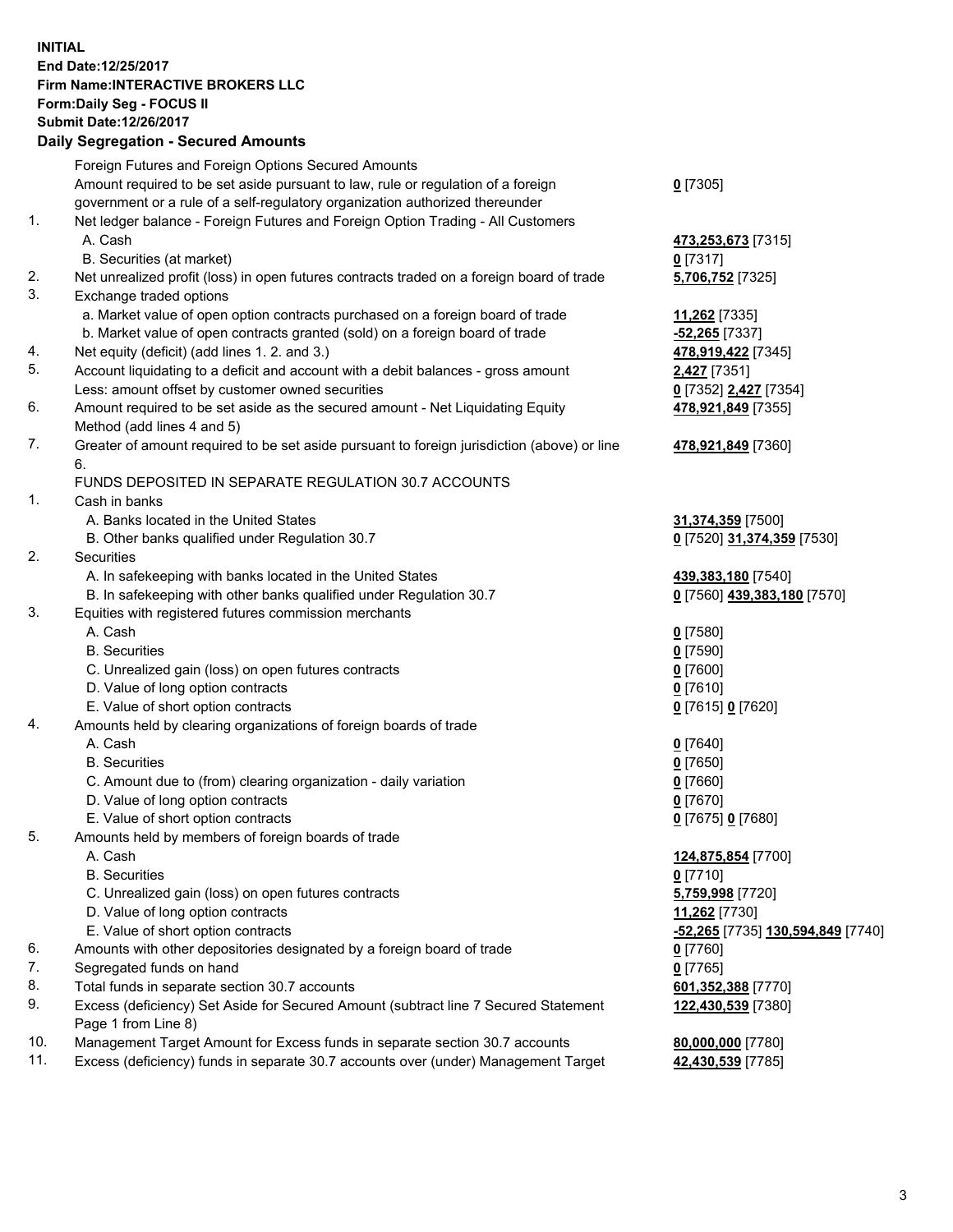**INITIAL End Date:12/25/2017 Firm Name:INTERACTIVE BROKERS LLC Form:Daily Seg - FOCUS II Submit Date:12/26/2017 Daily Segregation - Segregation Statement** SEGREGATION REQUIREMENTS(Section 4d(2) of the CEAct) 1. Net ledger balance A. Cash **4,540,051,116** [7010] B. Securities (at market) **0** [7020] 2. Net unrealized profit (loss) in open futures contracts traded on a contract market **-121,076,868** [7030] 3. Exchange traded options A. Add market value of open option contracts purchased on a contract market **178,007,005** [7032] B. Deduct market value of open option contracts granted (sold) on a contract market **-269,666,190** [7033] 4. Net equity (deficit) (add lines 1, 2 and 3) **4,327,315,063** [7040] 5. Accounts liquidating to a deficit and accounts with debit balances - gross amount **268,595** [7045] Less: amount offset by customer securities **0** [7047] **268,595** [7050] 6. Amount required to be segregated (add lines 4 and 5) **4,327,583,658** [7060] FUNDS IN SEGREGATED ACCOUNTS 7. Deposited in segregated funds bank accounts A. Cash **533,148,264** [7070] B. Securities representing investments of customers' funds (at market) **2,836,941,070** [7080] C. Securities held for particular customers or option customers in lieu of cash (at market) **0** [7090] 8. Margins on deposit with derivatives clearing organizations of contract markets A. Cash **23,638,947** [7100] B. Securities representing investments of customers' funds (at market) **1,241,517,433** [7110] C. Securities held for particular customers or option customers in lieu of cash (at market) **0** [7120] 9. Net settlement from (to) derivatives clearing organizations of contract markets **-7,594,025** [7130] 10. Exchange traded options A. Value of open long option contracts **177,895,812** [7132] B. Value of open short option contracts **-269,568,539** [7133] 11. Net equities with other FCMs A. Net liquidating equity **0** [7140] B. Securities representing investments of customers' funds (at market) **0** [7160] C. Securities held for particular customers or option customers in lieu of cash (at market) **0** [7170] 12. Segregated funds on hand **0** [7150] 13. Total amount in segregation (add lines 7 through 12) **4,535,978,962** [7180] 14. Excess (deficiency) funds in segregation (subtract line 6 from line 13) **208,395,304** [7190] 15. Management Target Amount for Excess funds in segregation **155,000,000** [7194] **53,395,304** [7198]

16. Excess (deficiency) funds in segregation over (under) Management Target Amount Excess